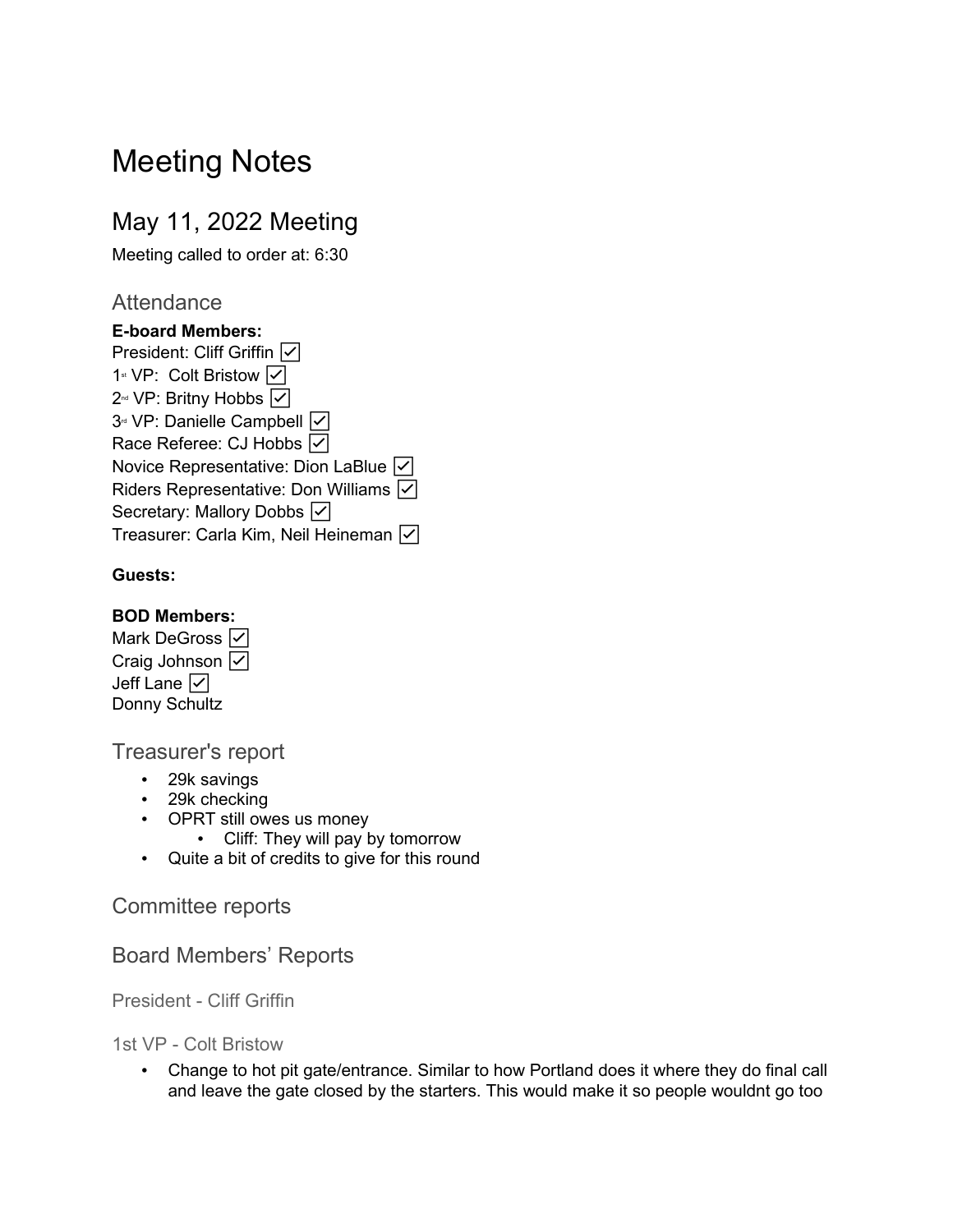fast down hot pit or doing any shenanigans. And allow for staff to police the people on the wall

#### 2nd VP - Britny Hobbs

- As of 20 Apr, \$4,750 in sponsorship (less cc fees) collected.
- Working on an updated awards vendor that is close both tracks and closer to Olympia

#### 3rd VP - Danielle

• I am planning on moving out of state soon and would like to train someone to take my position.

#### Club Secretary - Mallory Dobbs

- I just need finalized results from the round to submit contingency
	- Britny: I can give you access to the drive

#### Referee - CJ Hobbs

#### Nothing new to report.

#### Novice Rep - Dion LaBlue

- For elections when it says on an even year or odd year, that means the elections will be held on that and then you would start on the following season?
	- Colt: Yes I believe so.
	- Craig: Don't you also start on the last round of the season?
		- Colt: Yes it is my understanding that it is a transition round where the position is transferred to the new comer.
- On the restart race, there was a confusion with the waves of the races and the WMRRA/OMRRA novices being split up.
	- Colt: The person working grid just made a mistake where they were standing since a whole row was missing from the grid.
	- Dion: Sounds good, we also may need to reassess the Amateur/novice class thing at the end of the season. Seems like the awards for the classes are really complicated.

#### Riders Rep - Don Williams

- During the last meeting that I wasn't a part of, there was conversation about Jen's MA support form. I would like to start a discussion about this.
	- Requesting approval for a vote as written.
	- Colt: Let's table this until we have the treasurer's report and we know how much money we have.
- Rule Change Request from Mark Price see below
	- Mallory/CJ: Seems out of a process to propose this after the rules committee and right before the season started.
	- Cliff: I think that we hold off on this for the season as well.
	- Consensus: This should wait until rules committee for next year.

*Mark Price #665 1709 NE 137th ST Seattle, WA 98125 (206) 484-6115*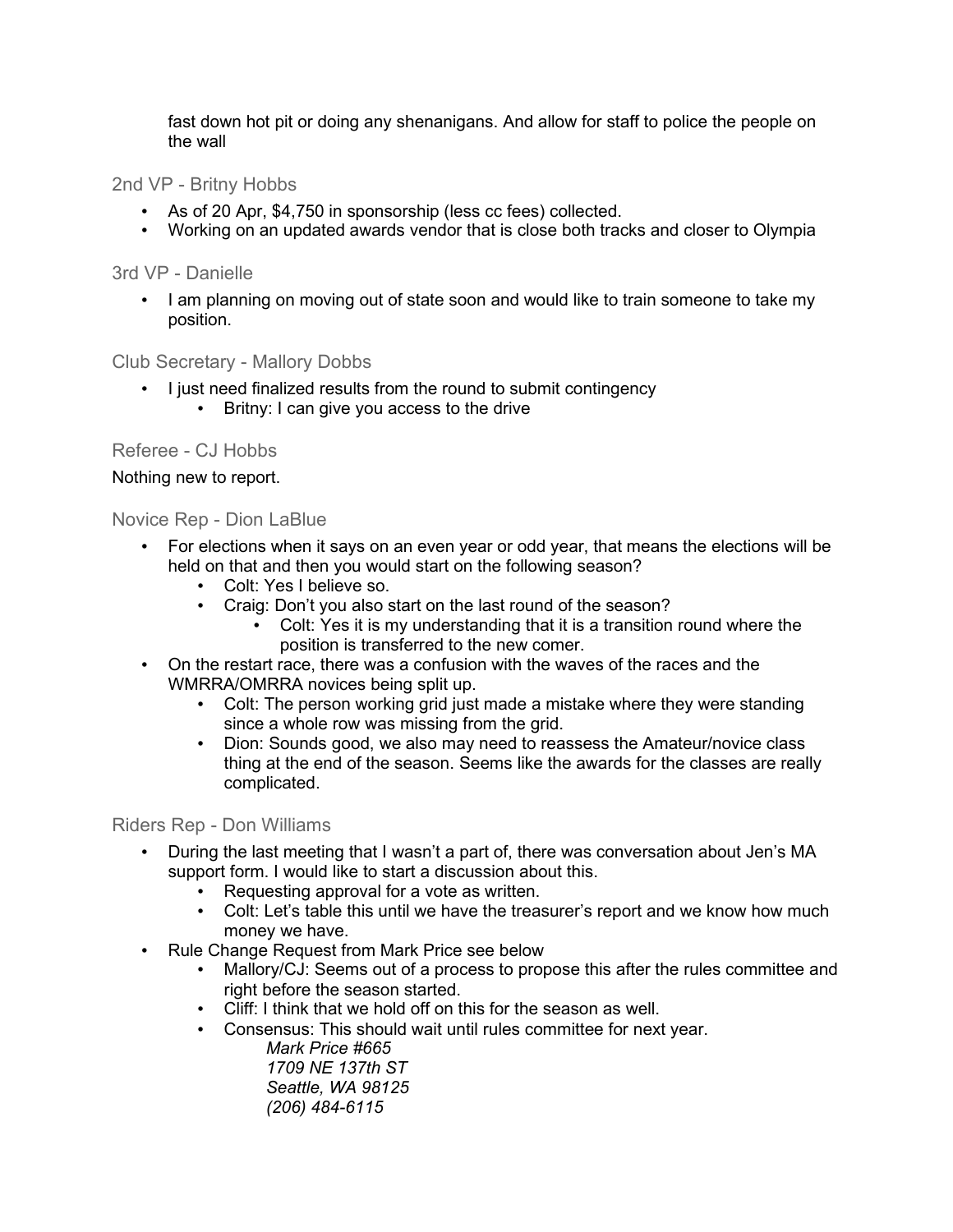*mark665@gmail.com March 4th, 2022 WMRRA Rules Committee, et.al Wmrra Rules Committee, I propose a change to the following, effective immediately: Section D1 4.b.ii Section D2 3.h.iv Current text: "Up to 850cc twin-cylinder, four-stroke" Proposed text: "Up to 900cc twin-cylinder, four-stroke"*

*Justification:*

*1) Rules parity with Formula 600*

*a) There is no practical difference between the motorcycles racing in 600SBK and Formula 600. This would open up two more classes for Formula 600 twins riders with 900cc equipment.*

*2) Rules parity with OMRRA*

*a) OMRRA allows up to 900cc twins in their 600 class. WMRRA's schedule has evolved to include more than 50% joint rounds with OMRRA. It is not practical for racers to change engine configuration between race rounds to conform to a ruleset with smaller displacement. Significant effort has already been put into accommodating rule deltas between the two clubs, so there is precedent here.*

*3) Accommodating modern alternatives to 600ss motorcycles a) The availability of 600ss motorcycles is becoming more limited. There are only two competitive options currently available to WMRRA racers new from dealerships: Suzuki's GSX-R 600 and Kawasaki's ZX-6. This rule change would add the very popular KTM 890 Duke to the 600SS/SBK eligible motorcycles.*

*4) Contingency Opportunity*

*a) KTM is offering \$225,600 in contingency for WMRRA this year, this change would add two classes for WMRRA members to chase factory contingency money.* 

*5) Competitive Parity* 

*a) These rules changes are intended to open the KTM 890 to eligibility in the 600 SS/SBK class. The 900cc limit excludes legacy superbikes such as the 916, 996, etc. as well as current SuperSport models (937cc)* 

*b) The SS and SBK rules would not allow the addition of bodywork to the 890 Duke, creating a significant aerodynamic disadvantage over 'traditional' sportbike platforms.* 

*c) A professional racer, Andy DiBrino, has demonstrated that the 890 Duke is a good match-up for 600SS/SBK motorcycles as demonstrated in these two videos:* 

*i) https://www.youtube.com/watch?v=103mUgFWbic ii) https://www.youtube.com/watch?v=cv2fXtvn2is d) Published weights are comparable* 

*i) ZX6 - 425.6 lb ii) R6 - 419 lb iii) GSXR 600 - 412 lb iv) CBR 600 - 417 lb v) KTM 890 - 405 lb*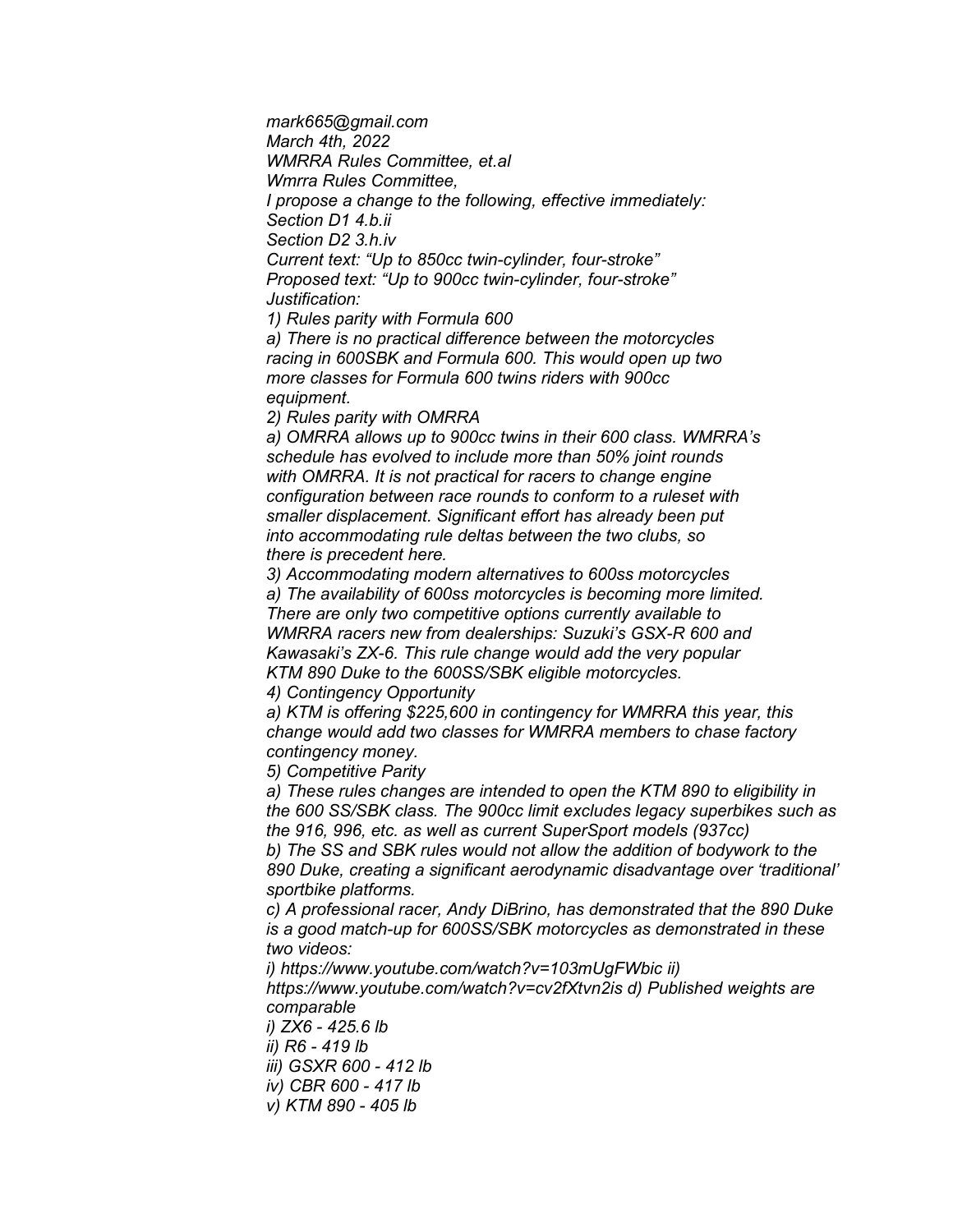*e) Published horsepower is comparable i) ZX6 - 129.3 hp ii) R6 - 116.8 bhp iii) GSXR 600 - 125 hp iv) CBR 600 - 120 hp v) KTM 890 - 115 hp Sincerely, Mark Price WMRRA #665 CVMA # 665*

- Jeff: Moving red flag races to the end of the day. Just curious of how this came about and how we think it went.
	- Colt: This got brought about from the incident last year in hot pit. And also a plethora of other little items that just allows for more clean up time etc.
	- Jeff: It also creates a little more complications with people's tire plans for the race day.
- Hot Pit Infant crawling around
	- Colt: We need to come up with a way to police the people on hot pit wall. Like bands people paid.
- National Support Conversation
	- Don: We need to come up with a program, with a cap on the money per round and a process. In order to do that, I need to know what kind of money we have in the coffers to give out. Like do we pick a certain number of riders assuming that they do all of the rounds?
	- Cliff: Let's have Carla give us an idea of our recent history and how much money is going in and out so that way we can come up with a cap.
	- Mallory: It has always been an issue that we never want to publish this program or tell me people about it because we have no strict guidelines or caps
	- Don: I will prepare something before the next meeting
- Injured Riders Fund
	- Don: Can someone give me an idea of how this works as well?
	- Cliff: This has also been a moving target, but we can provide the numbers to you.

# Good of WMRRA

- BOD Craig Johnson
	- I am having financial concerns for the club. How much entry did we bring in? Can we get a full report before the next round?
		- Danielle: \$45k, -\$2,500 in MSR fees
		- I am a little concerned that we are not going to break even, and we just paid out for a race class that didn't have a sponsorship like it used to.
		- Can we have a full report printed before the next meeting?
		- We need to know for national level support as well.
- BOD Mark DeGross
	- Grid boxes: We should use them since they are already there. Danielle is already doing grids manually. There is an advantage on position and location.
		- Don: I started on Row 15, not sure if there are enough boxes.
		- Colt: May be an issue with the timing loop or start/finish. But we can look into it